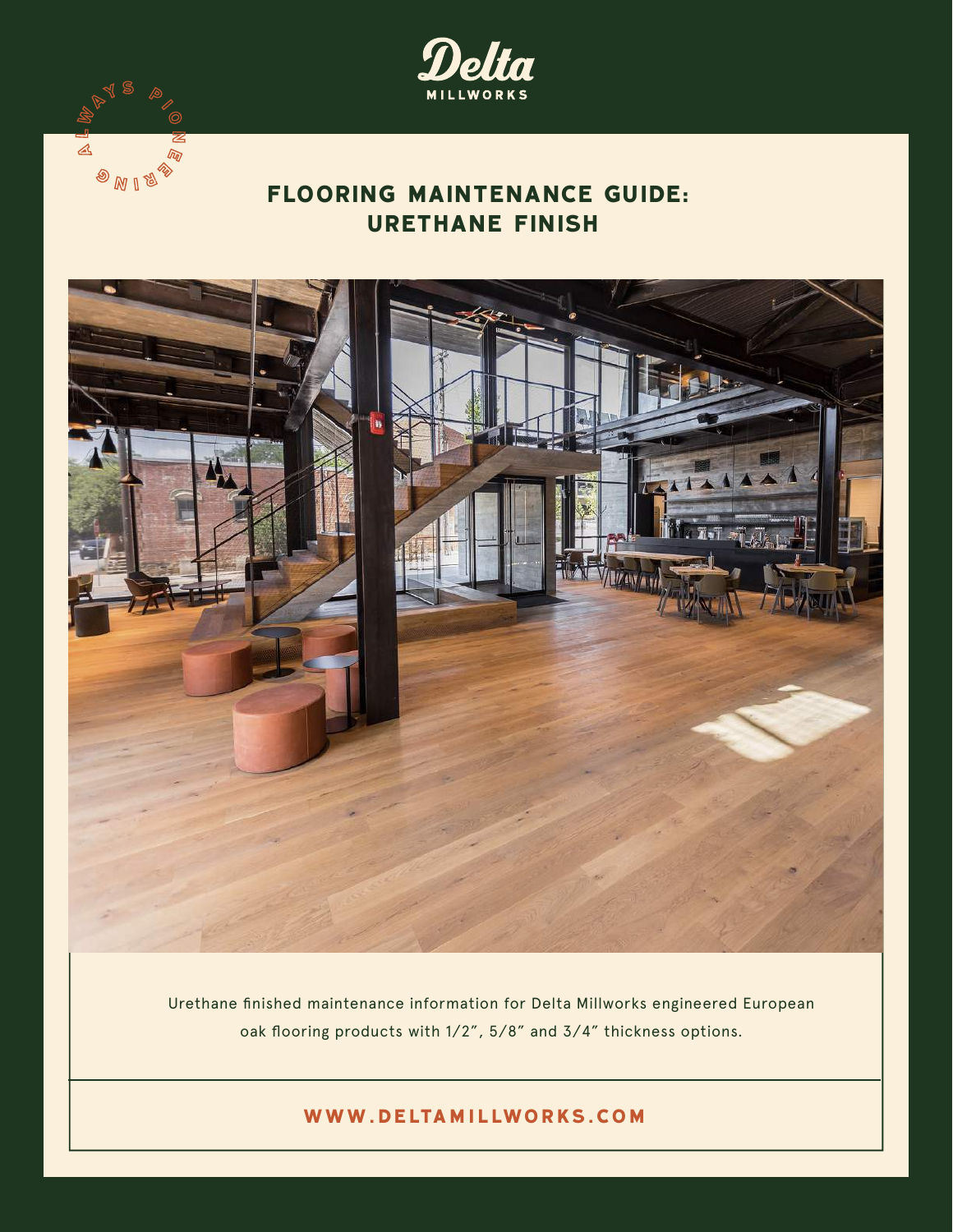# **TABLE OF CONTENTS**

| <b>HUMIDITY &amp; TEMPERATURE</b> |               |
|-----------------------------------|---------------|
|                                   |               |
| URETHANE WOODEN FLOORS            |               |
|                                   |               |
| <b>PRODUCT TECHNICAL SHEET</b>    |               |
| <b>BONA WOOD FLOOR CLEANER</b>    | $\mathcal{P}$ |
|                                   |               |
| PRODUCT TECHNICAL SHEET           |               |
| <b>BONA WOOD FLOOR SPRAY MOP</b>  | 3             |
|                                   |               |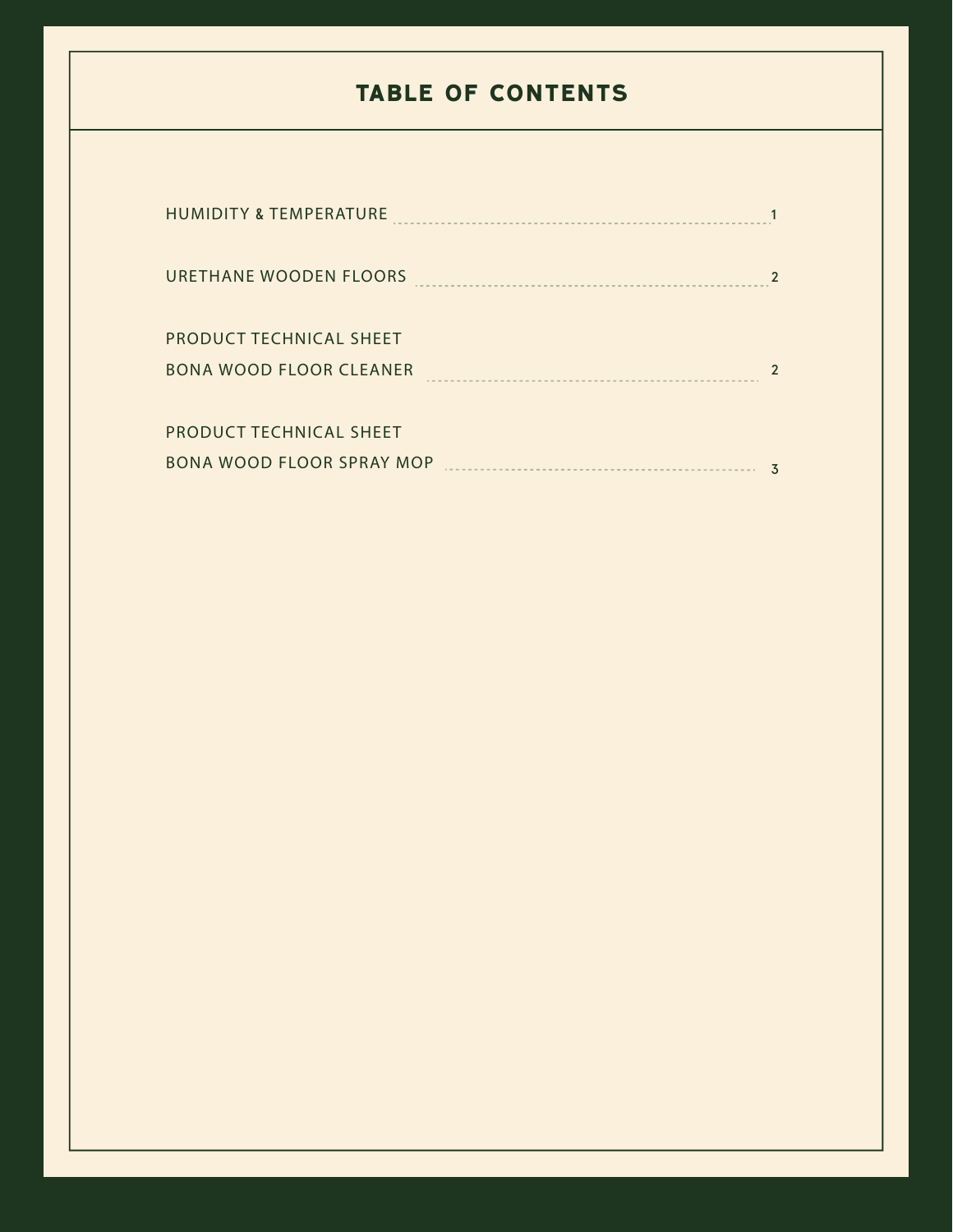## **ADVICE & PRECAUTIONS**

Urethane finished maintenance information for Delta Millworks engineered European oak flooring products with 1/2", 5/8" and 3/4" thickness options.

1. Clean the flooring regularly with a vacuum cleaner or soft broom. Dirt and sand particles can damage the floor surface.

2. Remove stains immediately with a well-wrung cloth.

3. Wipe up spills immediately to prevent them from seeping into the wood floor.

4. Do not clean the floor with pure water; always use a maintenance product.

- 5. Do not use traditional cleaning products.
- 6. Place mats on flooring near outside doors.
- 7. Place carpets in high traffic areas.

8. Move carpets as they block sunlight; discoloration may occur under the carpet.

9. Place protective pads on the legs of chairs and tables.

10. Avoid wearing stiletto heels on the wood flooring.

11. Do not drag heavy objects; lift them to avoid scratching.

12. Be careful with open windows; rainwater can damage the flooring.

13. Avoid direct sunlight on the floor. When exposed to direct sunlight or strong artificial light. All floor coverings change over time, causing oxidation and darkening inlight woods and fading in dark woods. This is characteristic of wood and not a defect.

14. If the house is to remain closed for a period of time, it is especially recommended to maintain proper

**HUMIDITY & TEMPERATURE temperature and humidity to prevent the wood** floor from swelling or cracking.

> 15. Do not stick adhesive tapes on the wood floor. The solvents contained in the adhesive tape may remove the finish from the wood floor.

> Wood is subject to natural dimensional variations depending on environmental conditions. To avoid undesirable behavior, such as pronounced cracks or deformations in the pavement layers, it is recommended to maintain relative humidity values between 40% and 65% and a temperature between 59 and 86°F. Depending on the environmental conditions of temperature and humidity, this corresponds to the equilibrium humidity values of the wood itself. To achieve the maximum performance, keep the product in the recommended conditions of humidity and temperature:

> a. Constant temperature of the casing between 64.4 and 71.6 ºF.

> b. The humidity in the home is between 35% and 70% of the limits accepted as healthy by the World Health Organization.

Delta Millworks advises you to pay special attention to these values and recommends the installation of humidifiers and/or dehumidifiers in homes.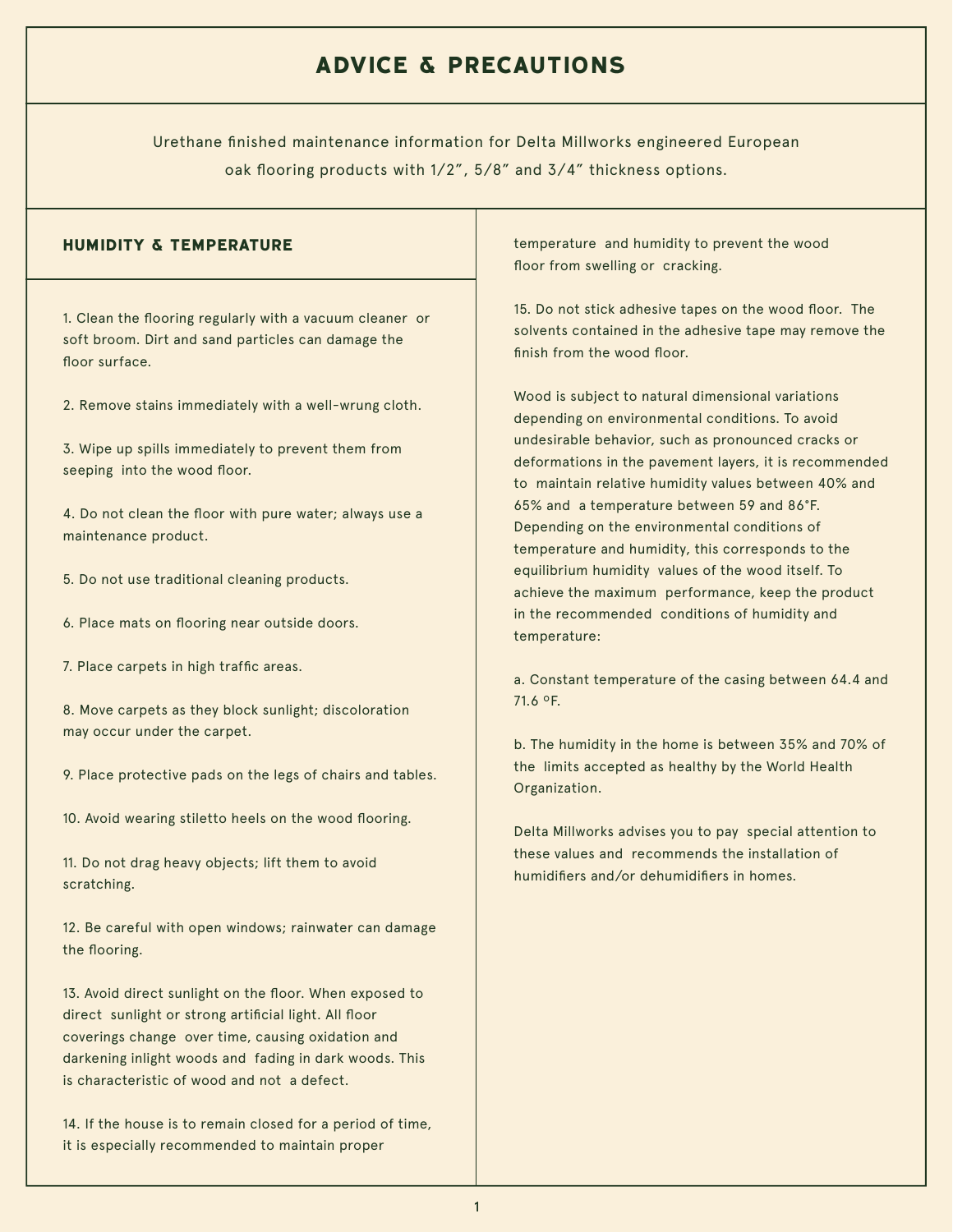#### **URETHANE WOODEN FLOORS**

Regular cleaning and maintenance of your wood floor is the best way to bring out the beauty of your wood flooring and make it look like new. Follow our recommendations so you can enjoy a wooden floor for a long time.

Urethane on wood floors is one of the most common treatments for these surfaces. The urethane comes in different levels of gloss, from completely matt to glossy. Wood floors treated with urethane is very resistant to abrasion and chemicals. It is important that you clean and maintain urethane wood floors properly.

#### CLEANING WOODEN FLOORS

Things you need to know to clean an urethane wood floor: Protecting wood floors is easy. Regular cleaning will remove dust and dirt before the finish gets scratched, worn and loses its shine.

Always avoid excess water when cleaning your wood floor. If you spill (food or drink), clean the floor immediately to avoid permanent damage or stains. Sweep the wood floor or vacuum frequently. Use Bona's Dusting Pad to remove dust and lint. Then clean the floor with Bona's mild, specially formulated wood floor cleaner, or the Bona Spray Mop, simply spray.

Do not use "all purpose" cleaners on wooden floors, as they often leave a matte residue and end up using a lot of water, which damages wooden floors.

#### WOODEN FLOOR MAINTENANCE

Things to keep in mind to maintain your urethane wood floor: if your wood floors have lost their shine or have small scratches, you can use Bona Restorer to revive them.

Polish and refresher add gloss to dull wood floors and act as a protective layer against wear and tear.

If the wood floor has been laid in an area where there is a high likelihood of water spillage, such as a kitchen or bathroom, apply a restorer to add a protective layer to new wood floors.

The restorer can be applied when necessary, but usually a few times a year. Always make sure the wood floor is

### **PRODUCT TECHNICAL SHEET: BONA WOOD FLOOR CLEANER**

Bona Wood Floor Cleaner is specially designed for effective cleaning of urethane and wax-treated wood floors. It's safe and easy to use, and leaves no residue or opacity.

#### PREPARATION

Vacuum the floor before wet cleaning to ensure that dirt and loose grit are removed.

#### APPLICATION

1. Spray a small section of the floor with Wood Floor Cleaner

2. Clean that section using a Bona Cleaner Mop Refill. Rinse or replace the mop refill when it is dirty.



pH: approx. 7 Duration: 3 years Storage: > +41°F | < +77°C